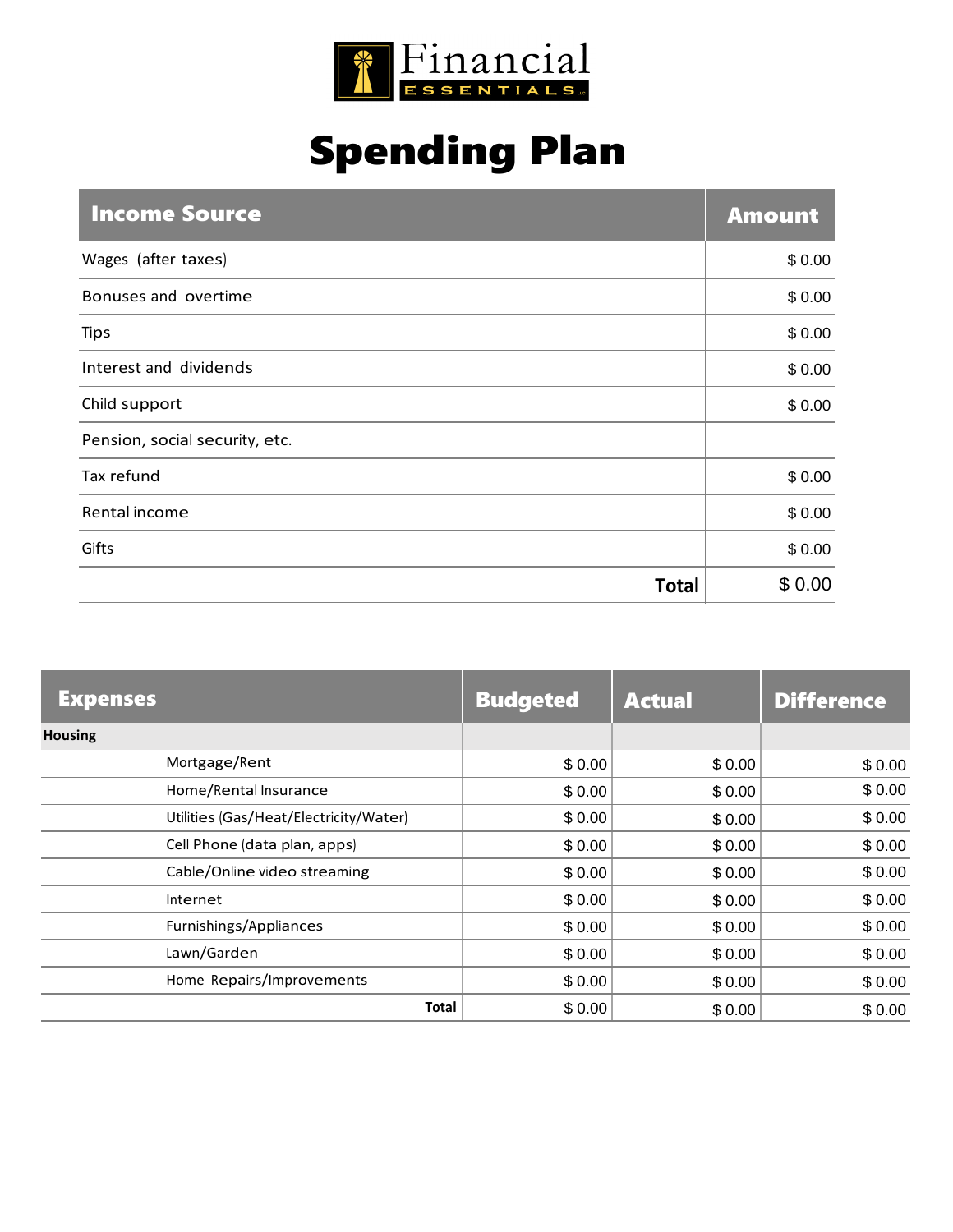| <b>Expenses</b>              | <b>Budgeted</b> | <b>Actual</b> | <b>Difference</b> |
|------------------------------|-----------------|---------------|-------------------|
| <b>Transportation</b>        |                 |               |                   |
| Loan Payments                | \$0.00          | \$0.00        | \$0.00            |
| Auto Insurance               | \$0.00          | \$0.00        | \$0.00            |
| Gas                          | \$0.00          | \$0.00        | \$0.00            |
| Bus/Taxi/Train Fare          | \$0.00          | \$0.00        | \$0.00            |
| Repairs                      | \$0.00          | \$0.00        | \$0.00            |
| Registration/License         | \$0.00          | \$0.00        | \$0.00            |
| Parking                      | \$0.00          | \$0.00        | \$0.00            |
| <b>Total</b>                 | \$0.00          | \$0.00        | \$0.00            |
|                              |                 |               |                   |
| <b>Health</b>                |                 |               |                   |
| Health Insurance             | \$0.00          | \$0.00        | \$0.00            |
| Doctor/Dentist               | \$0.00          | \$0.00        | \$0.00            |
| Medicine/Prescriptions       | \$0.00          | \$0.00        | \$0.00            |
| Toiletries                   | \$0.00          | \$0.00        | \$0.00            |
| <b>Health Club Dues</b>      | \$0.00          | \$0.00        | \$0.00            |
| Life Insurance               | \$0.00          | \$0.00        | \$0.00            |
| <b>Total</b>                 | \$0.00          | \$0.00        | \$0.00            |
|                              |                 |               |                   |
| <b>Daily Living/Personal</b> |                 |               |                   |
| Groceries                    | \$0.00          | \$0.00        | \$0.00            |
| Coffee, soda, etc.           | \$0.00          | \$0.00        | \$0.00            |
| Snacks                       | \$0.00          | \$0.00        | \$0.00            |
| Clothing                     | \$0.00          | \$0.00        | \$0.00            |
| Dining Out                   | \$0.00          | \$0.00        | \$0.00            |
| Haircuts                     | \$0.00          | \$0.00        | \$0.00            |
| Laundry                      | \$0.00          | \$0.00        | \$0.00            |
| Pet Food                     | \$0.00          | \$0.00        | \$0.00            |
| <b>Total</b>                 | \$0.00          | \$0.00        | \$0.00            |